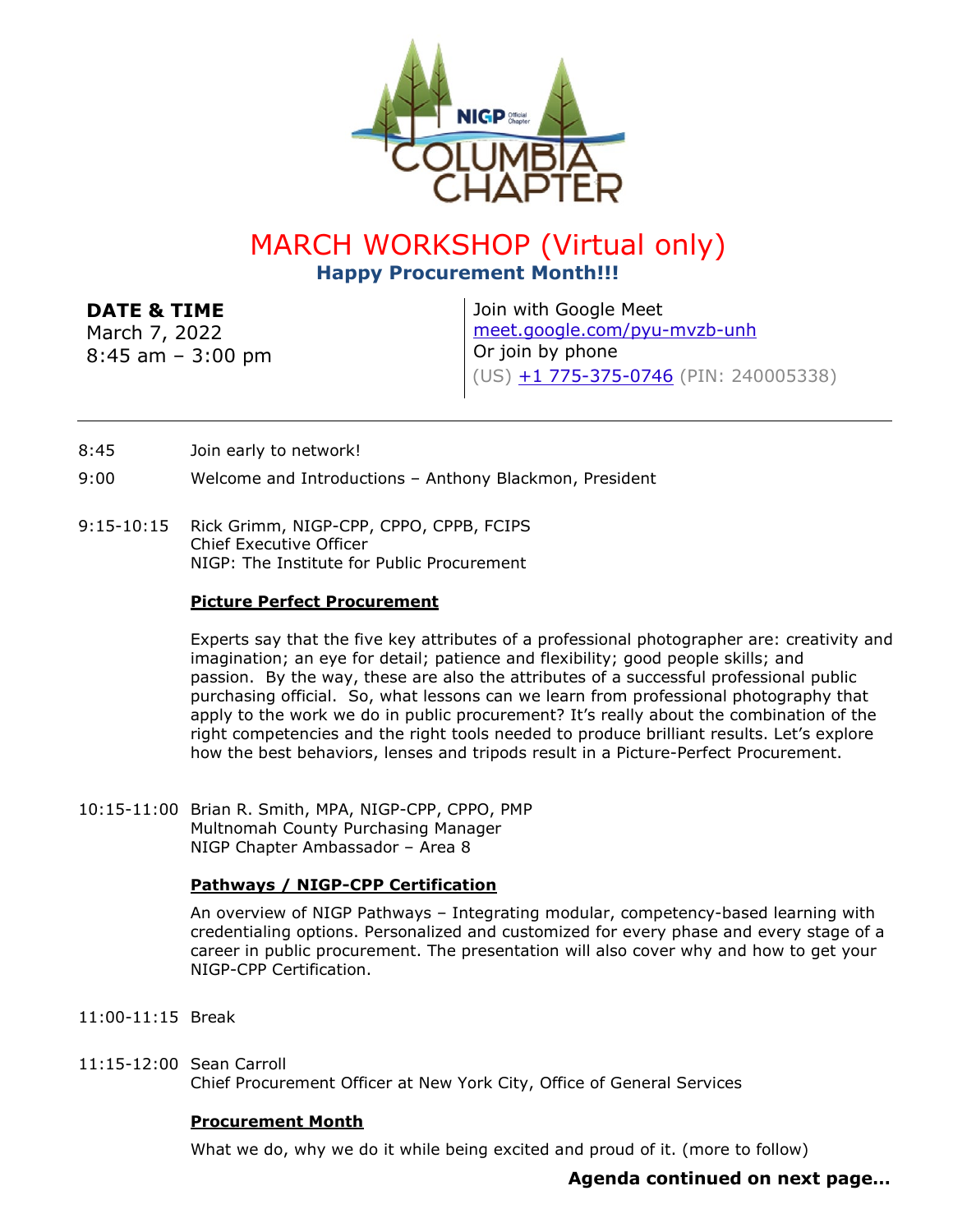#### 12:00-1:00 **Lunch Business Meeting**

Bylaws (vote) – Anthony Budget (vote) – Anthony New Logo (vote) - Anthony Bureau Liasion Update – Diane

1:00-2:00 Carrie Mathes MPA, CFCM, NIGP-CPP, CPPO, C.P.M., CPPB, A.P.P. Procurement Manager, Orange County Government, Orlando, FL Chair, NIGP: The Institute for Public Procurement

#### **Performance Metrics**

Many of our procurement operations engage in measuring performance regularly, while others do not. Is there value in utilizing performance data? You bet there is…. provided you understand who this data is being communicated to and how it is being utilized as part of an organization's decision-making process. In this session, we will peel back the onion with a case study from Orange County, Florida, whereby we will explore a myriad of key performance indicators as well as analysis factors that identified whether or not they were effectively demonstrating the performance of a procurement operation. Learn how modernizing our procurement performance measurements allowed us to more effectively demonstrate whether or not we are meeting our objectives. Additionally, we will explore procurement performance indicators utilized by peers around the country to identify both common and unique indicators that could contribute to organizational improvement.

- 2:00-2:15 Break
- 2:15-2:45 Barry Zimmerman, CPPB Deputy Purchasing Manager, Multnomah CountY Chair, Mentorship Program

#### **Importance of Mentorship**

The public procurement professional landscape is ever evolving. How we develop individuals and teams to support our profession in the future will look much different than it has in the past. This course is designed to encourage discussion on the value of mentorship and how to create a mentor/mentee relationship to prepare you for the challenges ahead.

Focus will be on the importance of mentorship in the procurement profession, identifying the mentorship framework, and providing resources for mentorship.

- 2:45-2:55 Announcements
- 3:00 Adjourn Anthony Blackmon, President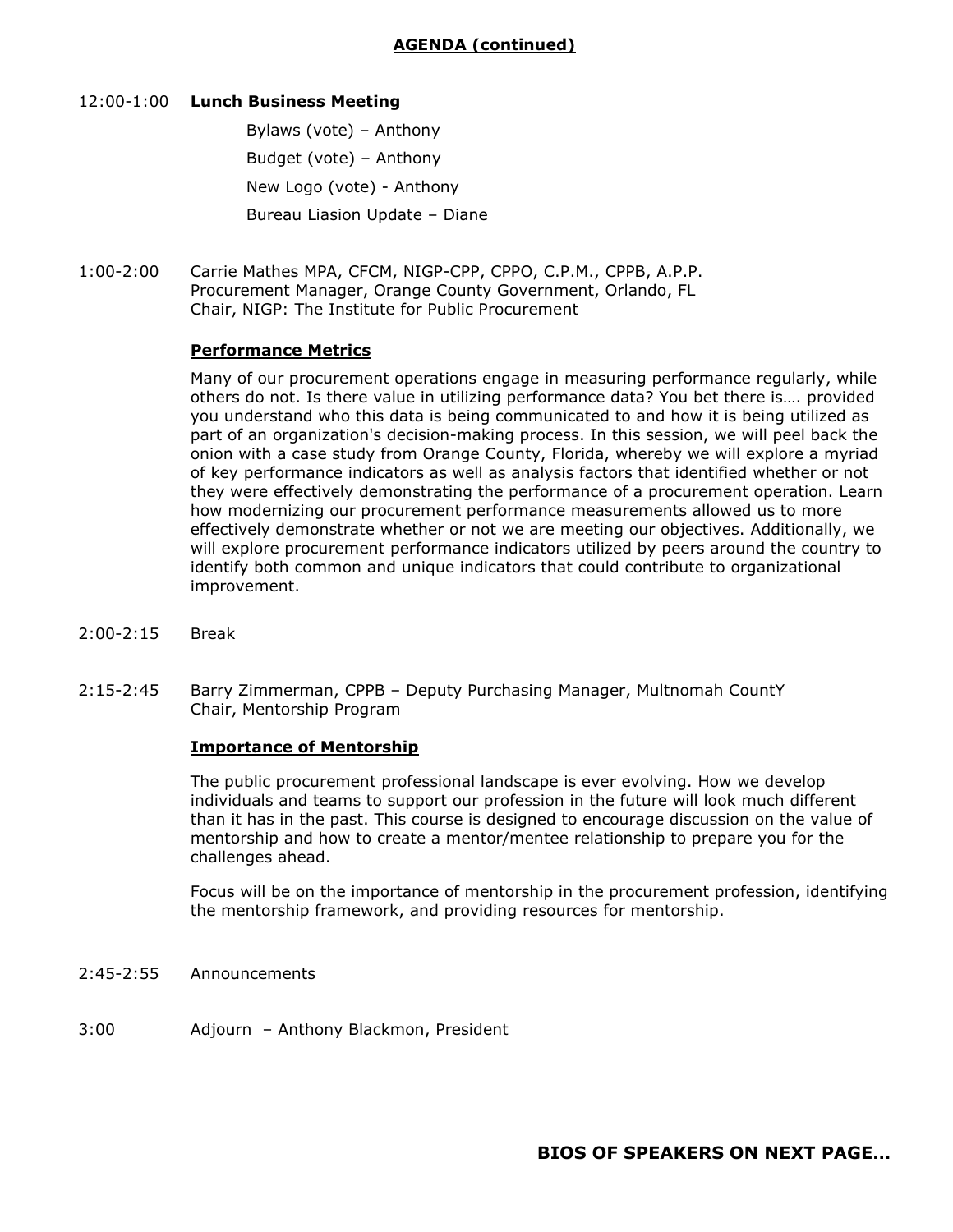

#### **Rick Grimm NIGP-CPP, CPPO, CPPB, FCIPS Chief Executive Officer NIGP: The Institute for Public Procurement**

Rick Grimm became NIGP's 5th Chief Executive Officer in January 1998 after his election to its Board in 1995. Rick holds a Business Administration bachelor's degree (University of Miami) and a Public Administration master's degree (Florida International University). He worked for 23 years in county government and public school districts with 12+ years in public procurement management. He earned his NIGP-CPP and holds both designations from the Universal Public Procurement Certification Council. Rick is also a Fellow of the Chartered Institute for Procurement and Supply.



**Brian R. Smith, MPA, NIGP-CPP, CPPO, PMP NIGP Chapter Ambassador – Area 8 Multnomah County Purchasing Manager**

Brian Smith is the Purchasing Manager for Multnomah County, Oregon where he is responsible for the purchasing policies and practices of the County. Brian's passion is increasing value by creating leverage on exciting projects. Whether engaging with internal clients or collaborating with other public agencies, he doggedly pursues innovation in the public sphere and creates greater value for taxpayers. Brian is an NIGP Chapter Ambassador and supported the establishment of the Ambassador Program as Chair during its initial two years. He was NIGP's 2013 Professional Manager of the Year, and is an active member of both OPPA and Columbia Chapter.



**Sean Carroll Chief Procurement Office, New York State Office of General Services**

In August 2016, Sean Carroll was appointed Chief Procurement Officer for New York State's Office of General Services. Mr. Carroll oversees the New York State Procurement Services Unit and manages more than 1,500 contracts with a portfolio value exceeding \$29 billion. Mr. Carroll is responsible for statewide contracts for commodities, services, and information technology for state agencies, state campuses, and other authorized users.